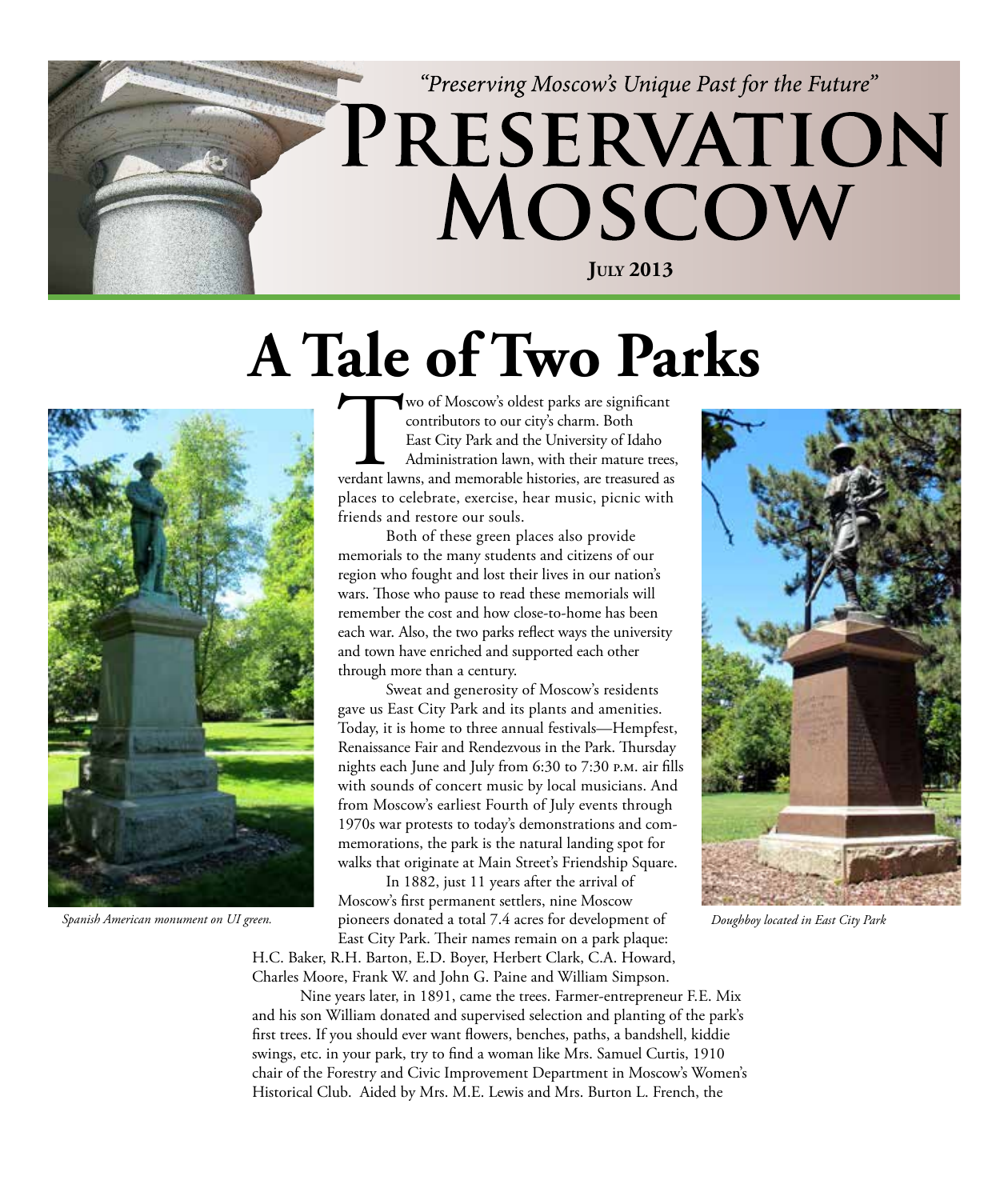trio set their sights on major improvements. They declared a "Tag Day," pinning red tags on Moscow residents who then were expected to contribute money for the park. "We want 200 people to give \$1 each, a few people to give more than \$1, [and] 500 people to give 50 cents, another 500 to give 25 cents and 500 school children to give us 10 cents," said Mrs. Curtis.

People did. The City Council approved landscape plans. The university's forestry department faculty examined existing trees and tagged diseased or misshapen ones for removal. Not yet done, Mrs. Curtis and friends asked for flower and shrub donations from town folks' gardens. Plants arrived by wagon loads. A landscape artist earned \$80 to create flower and shrub beds throughout the park and design paths and other amenities. Finally, the club women declared it "the most beautiful small-town park in the country."

Meanwhile, in 1889, less than a mile from East City Park, the University of Idaho's campus was a mere 20-acre wheat field sold by James Deakin to university regents for \$4,000. "It was primitive enough to stagger the [university's first] fledgling president," according to author Rafe Gibbs in his *Beacon for Mountain and Plain, Story of the University of Idaho*.



*Muddy field of the new University of Idaho campus, UISC 1-105-15*

When Benjamin Gault, 41, left his job as superintendent of public schools in Tacoma and first stepped on campus, the field "had been freshly plowed, and was the muddiest place he had encountered east of Tacoma," wrote Gibbs. Judge James H. Forney of Moscow, a member of the Board of Regents appointed by the state's legislature, "had to nudge the president to get him started across the plowed field. Inside the west wing [of the first Administration Building], Gault stepped over piles of boards and gazed at still-unplastered walls. 'His whole body seemed to wilt—all except his large jaw,' Forney chuckled later."

But within two decades, the campus had made strides. By 1908 two years after the first Administration Building burned—the University of Idaho campus received a conceptual plan from the Olmsted Brothers of Massachusetts. They were sons of Frederick Law Olmsted who co-designed New York's Central Park. Even though the UI campus only followed some of Olmsteds' recommendations, the Olmsted influence no doubt helped our campus win its reputation as one of the most beautiful in the West.

Both the UI Admin. lawn and East City Park are linked in war memorials, too. Memorials may go unnoticed, but for visitors who do look, they're a reminder how close to us wars are and how much blood our local people shed in far off lands during the 1898 Spanish-American War in Cuba and The Philippines, World War I (1914-18) and World War II (1939-45), Korea (1950–53) and Vietnam (1955–75).

A doughboy statue in East City Park memorializes Latah County men who died in four wars. You can read 150 names on World War I and II plaques, five names on the Korean plaque and six names from Vietnam.

The university campus is especially appropriate for memorials since President Abe Lincoln's decree in signing the Morrill Act that created America's Land Grant Universities. One of the duties prescribed was to prepare young men for military service. Until the U.S. draft ended in 1973, all entering male students engaged in some military training. Since the draft ended in 1973, ROTC remains a choice on campus.

The University of Idaho had only 248 students in 1898 when America joined the Spanish-American war; 39 men enlisted, the highest

percentage of students (15.7%) from any U.S. campus. They were led by Lieutenant Chrisman, a charismatic UI professor. He later went on to fight in World War I, returned to the UI campus to teach, and had his ashes scattered on campus after he died of natural causes.

Two of Chrisman's UI cadets didn't live to come home. They were Paul Draper, Mesa, Wash., and Sergeant Ole Gabriel Hagberg of Christiana (now Oslo), Norway. Both Chrisman and Draper survived the storied Battle of San Juan Hill in Cuba, led by Teddy Roosevelt and his Rough Riders. Draper died later in the

Philippines while trying to rescue his men from drowning. In Manila, Hagberg died of typhoid fever in 1898.

In 1901, a life-size statue of a soldier memorialized Draper's and Hagberg's sacrifice. Rifle in hand, it still stands on the Admin. lawn. While the sculptor's name is lost, the statue's cost is recorded at \$500. A rel-



*Ole Hagberg, UISC 3-22C*



*In 1897, from left: Winslow Howland, Lt. Edward R. Chrisman, Gilbert Hogue, Charles Simpson, Paul Draper, UISC 1-208-5*

ative of Hagberg, who came to see the statue in 1954, said he thought its face looked rather like his relative, but that is not confirmed.

Over the years, vandals chipped off pieces and marred the statue with paint. Vietnam War protesters destroyed the soldier's rifle and both hands in the 1960s. In 1985, Terry Armstrong, then an assistant to the UI president, located Bud Washburn, a Lewiston statue restorer who, ironically, had lost both of his hands in different accidents. Working with hooks as hands, Washburn beautifully restored the entire statue, rebuilding both hands and rifle. Washburn determined the statue was an original—not made from a cast.

While both parks help us remember the costs of war, they also bring us great pleasure. Thanks to all who came before us, making them possible.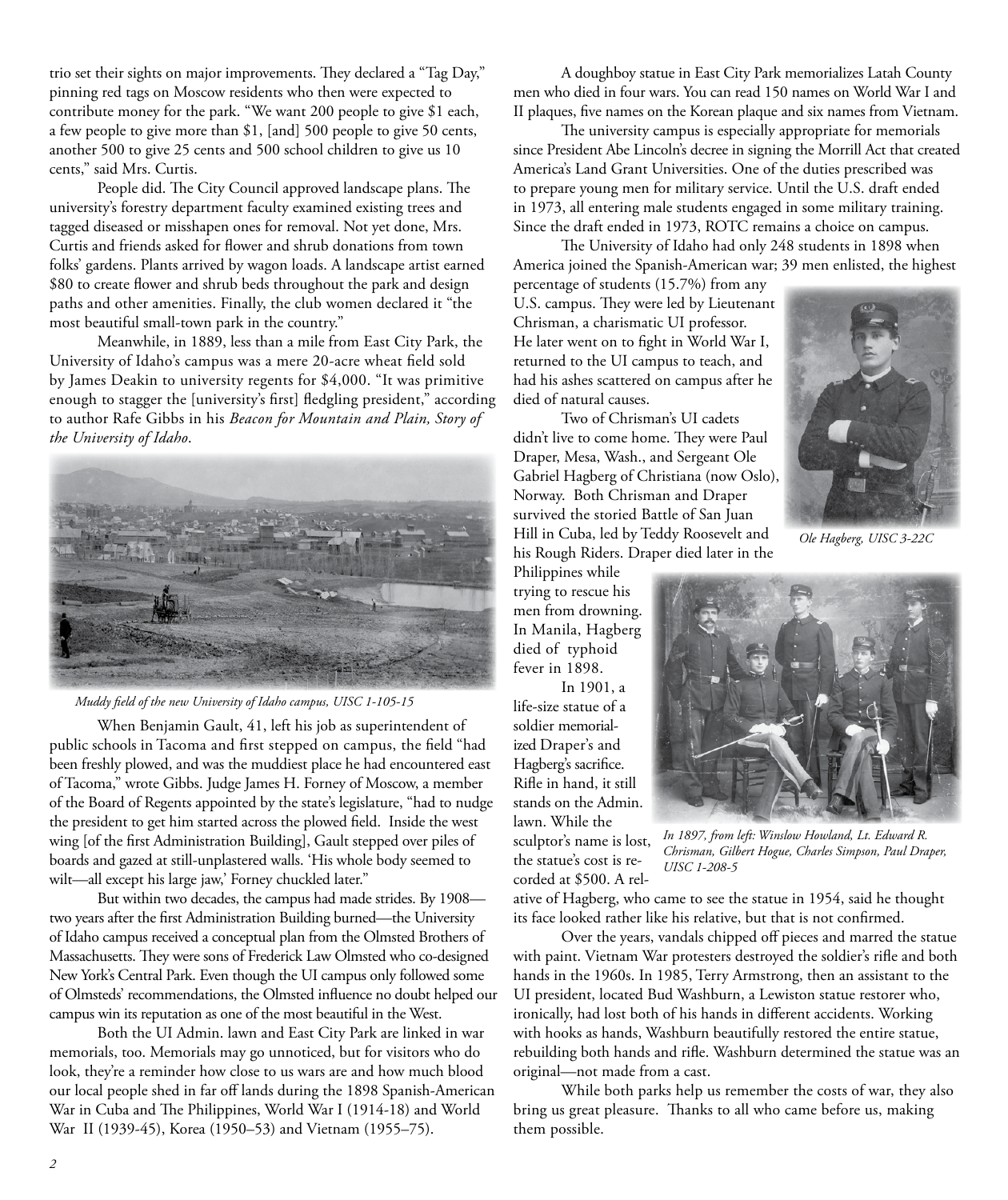### **From the National Preservation Conference** Members of Moscow's Historic Preservation Commission rubbed shoulders

with the nation's most noted historic preservationists in Spokane last fall at the National Preservation Conference sponsored each year in a different location by the National Trust for Historic Preservation. Here are their stories.

#### *Life and Work in Spokane's Railroad Alley*



*Railroad Alley* 

Historic warehouse buildings along downtown Spokane's Northern Pacific Railroad corridor (now BNSF) bustle with new life as residential lofts, condominiums and boutique businesses flower in downtown Spokane. We visited six lofts in six different buildings along the active rail corridor.



*Inside the Kolva condominium*

The loft revolution began in the 1950s when many artists and residents decided to convert vacant industrial and warehouse buildings in Manhattan's SoHo district into spacious live-work spaces. Exposed ceilings, multistory windows, open floor plans, cast-iron framing and cement floors are perfect settings for studios, galleries and avant-guard homes. It wasn't long before this SoHo lifestyle caught the public's imagination, and loft living became a worldwide phenomenon.

 Two examples to visit: **Barrister Winery**, 1213 West Railroad Avenue, Spokane. Do not be confused with Railroad Alley, which is on the north side of the railroad overpass. If lost, call (509)-465-3591. **Trackside Studio & Kolva Sullivan Gallery**, 115 South Adams Street. Housed in a great industrial warehouse space, the Kolva Sullivan features monthly revolving shows by regional artists, often with a ceramics emphasis. The adjoining studio shows ceramics produced on site by two potters.

**—D. Nels Reese**

#### *Historic Preservation and Sustainability*

Traditionally, historic preservation has been considered separately<br>from the concept of sustainability, yet one seminar I attended focused on the very natural pairing of the two.

It is inherently an act of sustainability to preserve an historic structure because it already has embodied energy and resources built into it. By not preserving an existing structure, we waste materials and energy that went into it when it was originally constructed. Retrofitting an existing structure allows it to not only become energy efficient,

but also to continue contributing to its usefulness and our culture, thanks to its historical context. The best method for recognizing "where we've been" is through the examination and preservation of our most visible historic artifacts—the buildings where we live, work, socialize and worship. Making them sustainable for the future without further damage to the environment only makes sense and saves the best of the past for future generations. **— Pamela Overholtzer**

#### *Can a Green Building Include Preservation?*

Several seminars explored relationships between historic preservation<br>and "green" building projects. In "Is it Easy to be Green?", presenters suggested that preservation can also be green, but only if indicators for success are rethought. Potential roadblocks are created where performance is only evaluated using metrics designed by purists from either camp.

For example, die-hard preservationists may focus solely on aesthetic concerns by seeking to freeze a building in time. Efforts to enhance energy performance may be construed as overly intrusive and therefore

unacceptable. Architects and engineers seeking to maximize energy performance may focus solely on meeting per-square-foot energy budgets.

Potential conflicts might intensify in cases where districts hope to encourage both investment in historic buildings through the National Park Service's historic investment tax credit program (HITC) and greener building and neighborhoods by meeting standards set by the US Green Building Council's Leadership in Energy and the Environment (LEED) program. *continued on page 8*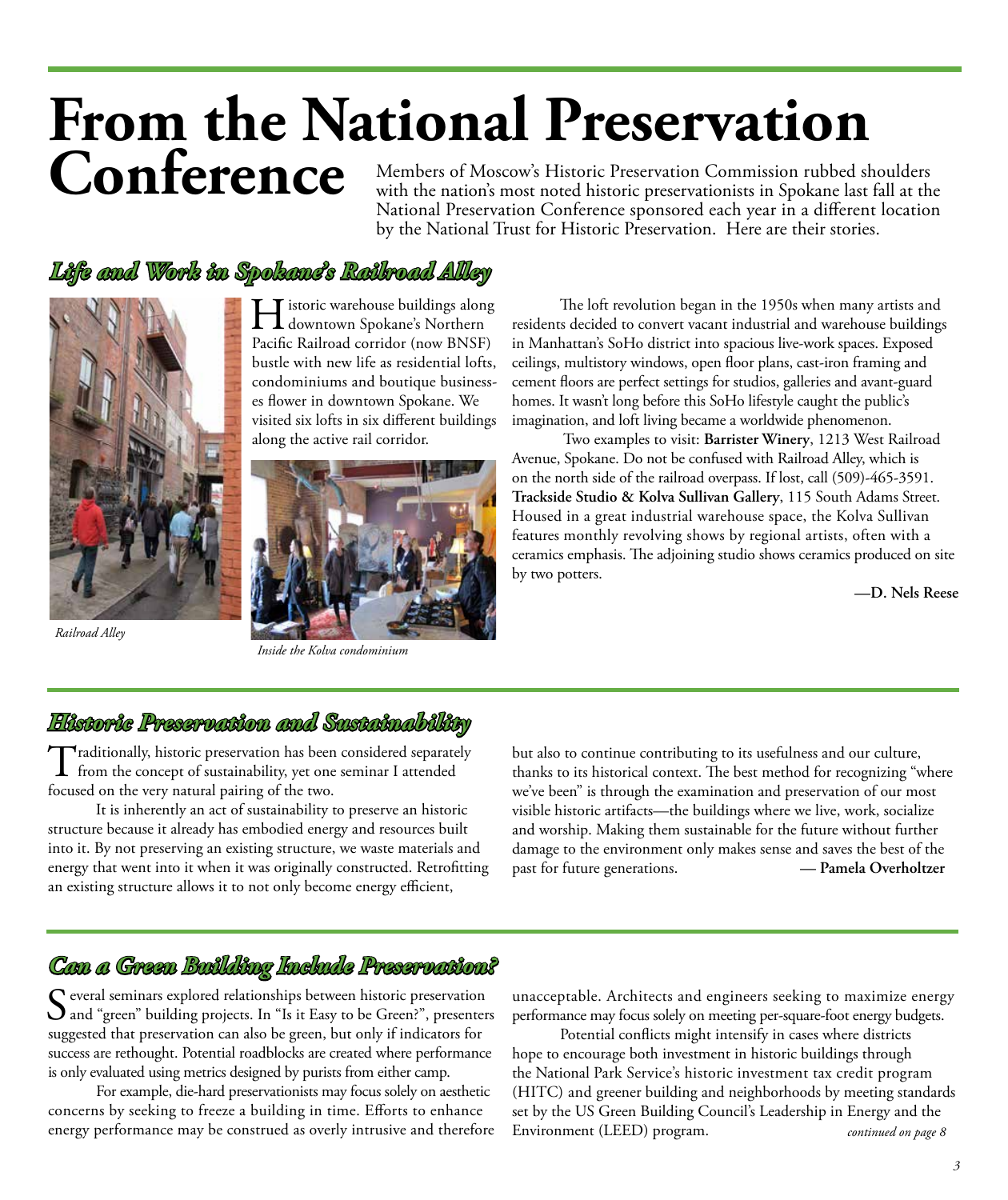## **Orchid Awards 2012**

The Moscow Historic Preservation Commission once each year presents Orchid Awards to recognize outstanding examples of historic preservation in the community. The following awards were presented on July 29, 2012 at the ann outstanding examples of historic preservation in the community. The following awards were presented on July 29, 2012 at the annual Latah County Historical Society's Ice Cream Social. Awards for 2013 will be announced at this year's Ice Cream social at the McDonnell Mansion on July 28. If you have a like to honor you with an orchid award, too.



**Heart of the Arts, Inc.**, for stewardship of the 1912 Center and public outreach to make further renovation possible. Heart of the Arts has managed the facility since 2007 under contract with the City of Moscow. The city owns the building,

which was originally Moscow High School and in 2012 celebrated its centennial year. Heart of the Arts, a nonprofit corporation, schedules the varied events that take place, promotes the center to an ever-widening audience in the greater Moscow area and coordinates fund raising and grant applications in pursuit of renovating the remaining two floors of the building as a multipurpose community center.

#### **Ken Pedersen and the Moscow Cemetery District** for historically

sensitive restoration of a small, deteriorating building for use as a chapel by cemetery visitors. During the past several months, a group of volunteers has renovated a wood-frame building at the



Moscow Cemetery now to be used as a simple chapel. The building had previously been an office and storage shed. It may have been a chapel originally, but the pertinent documents were lost in a fire at City Hall in the early 1900s. Ken Pedersen assembled a remarkable collection of inkind donors and volunteers who sanded the floor, repainted the interior walls, replaced windows and salvaged pews from a church in Juliaetta. Work on the exterior is continuing this summer.



**Andriëtte Pieron** for historically sensitive adaptive reuse of her residence at 115 North Polk Street. Ms. Pieron employed Wasankari Construction to elevate the structure of this wood frame residence and add a basement. She finished the space quite elegantly as a guest house called Andriëtte's Bed, Book & Bicycle. The home was built in 1915 in what is now the Fort Russell Historic District. By lifting

the structure in place, she was able to increase the floor space without enlarging the footprint or disturbing the exterior walls and roofline.

**Larry and Laurel Branen** for historically sensitive additions to their residence at 417 South Hayes Street. The Branens recently purchased this attractive home and added a bedroom on the rear and a small roof over the front porch. These additions were done so well and so harmoniously with



the existing architecture that most passers-by would not even notice the changes. They also remodeled the stand-alone garage in a way that is also in harmony with the home and the surrounding neighborhood.

**Magyar, Rauch & Thie, PLLC**, a law firm, for historically sensitive adaptive reuse of the former residence at 326 East Sixth Street. Robert Magyar, Gregory Rauch, and Brian Thie bought a building that had been converted to apartments and reno-



vated it for a law office. It sits on a prominent position at the top of Sixth Street hill, across Adams Street from the Latah County Courthouse. The building had visibly deteriorated during its years as an apartment house. The renovation involved extensive upgrades or replacements of the plumbing, wiring, heating systems, windows, foundation and structural elements.



**Moscow Parks and Recreation Department** for collecting and preserving historical information about Moscow's public parks and buildings. Since 2006, University of Idaho interns working for the Moscow Parks and Recreation Department under Director Dwight Curtis have been

researching the historical origins and uses of the many parks and buildings the City of Moscow owns and operates. The Department has now put this information together in a 116-page book. *Moscow Parks & Recreation Department Parks, Lands, and Facilities Historical Guide* includes 20 parks, three trails, 10 buildings and 18 other pieces of property owned by the city. This information will be added to the city's website as staff time permits—www.ci.moscow.id.us/. The award honors the department for helping to find and preserve this historic information that might otherwise become lost or inaccessible.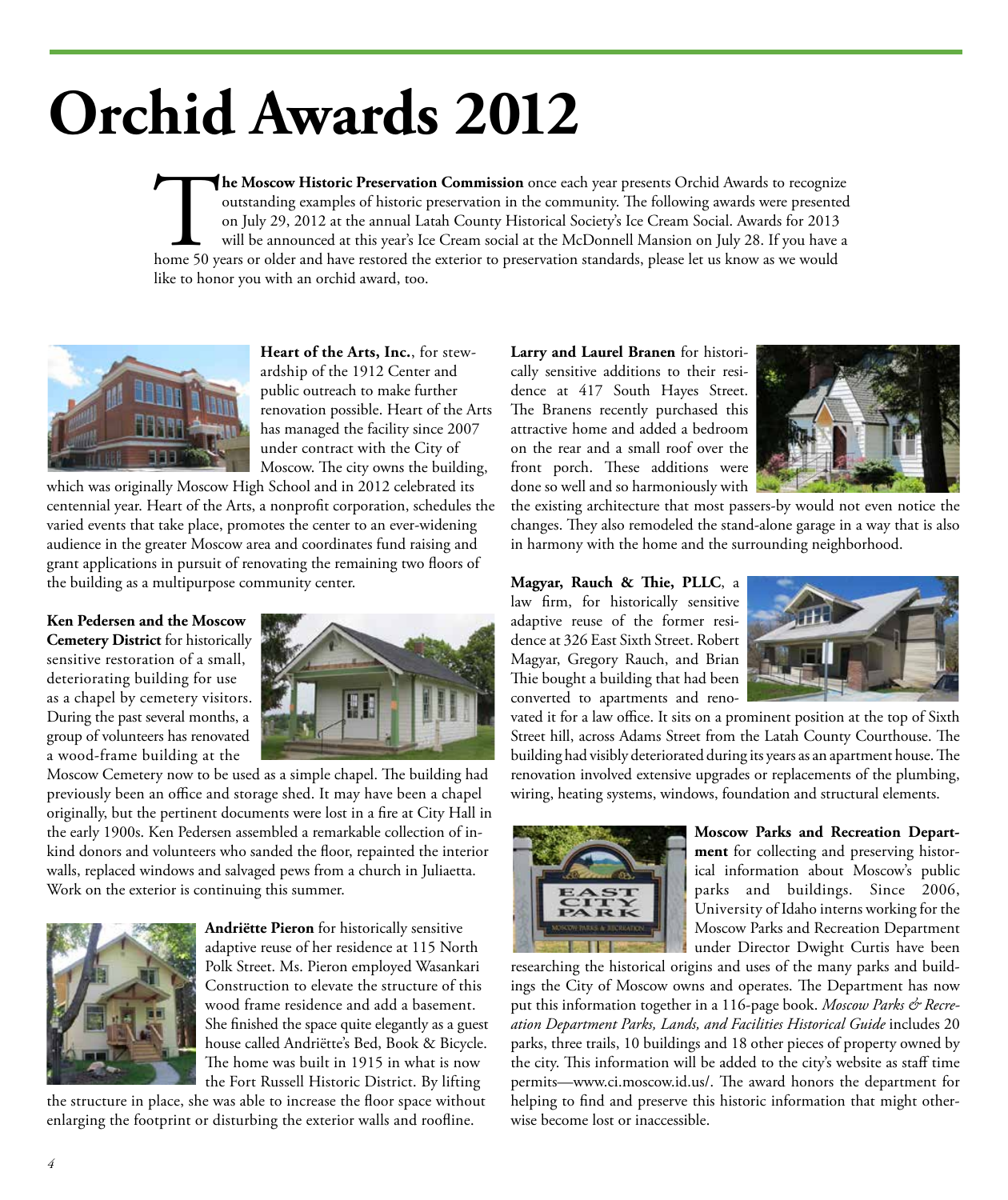### **Where is it?**

*Last Year's Winners*  **are Tessa and Cole Brusven.**

*Quiz answers from last year were:* 

*1. 1912 Center; 2. 104/106 S. Adams; 3. Methodist Church; 4. Moscow Public Library; 5. Unitarian Church; 6. Moscow City Hall; 7. East City Park; 8. 104/106 S. Adams; 9. Moscow City Hall.*

*To identify mystery headstones, located in blocks four, five, seven and eight, copy the family name and date of death corresponding with photo number. (See map on Chapel if you need help.) Then submit your list by Nov. 1 to the front desk of the Paul Mann Building, located at Jefferson and Second Street. Include your name and phone number so we have contact information. Please be respectful of the cemetery and headstones as they are fragile.*

*Good luck.* 





















**This year's Architectural Features Contest again offers area schools and families a walking tour to locate unique architectural details found in the Moscow Cemetery. A prize made by Pam Overholtzer will be awarded to the winning contestant.**



#### *Main Street as Art*

**Bill Lambert**, **Pam Overholtzer**, and **Wayne Krauss** are proudly displaying shadow boxes featuring three of Moscow's historic buildings. Pam Overholtzer is the preservationist and creator of these shadow box renditions of the David's Building (now Champion's), the original Kenworthy Theater and the Nuart Theater. City Councilman Krauss was awarded his shadow box for service with the Mocow Preservation Commission. Bill Lambert bought his shadow box at a fundraiser for Habitat for Humanity. Pam is showing off the shadow box of the original Kenworthy Theater that will be the prize for this year's quiz winner. If you would like to commission Pam to make an art piece of a special building of your choice, she can be contacted at poverholtzer@alumni.uidaho.edu.

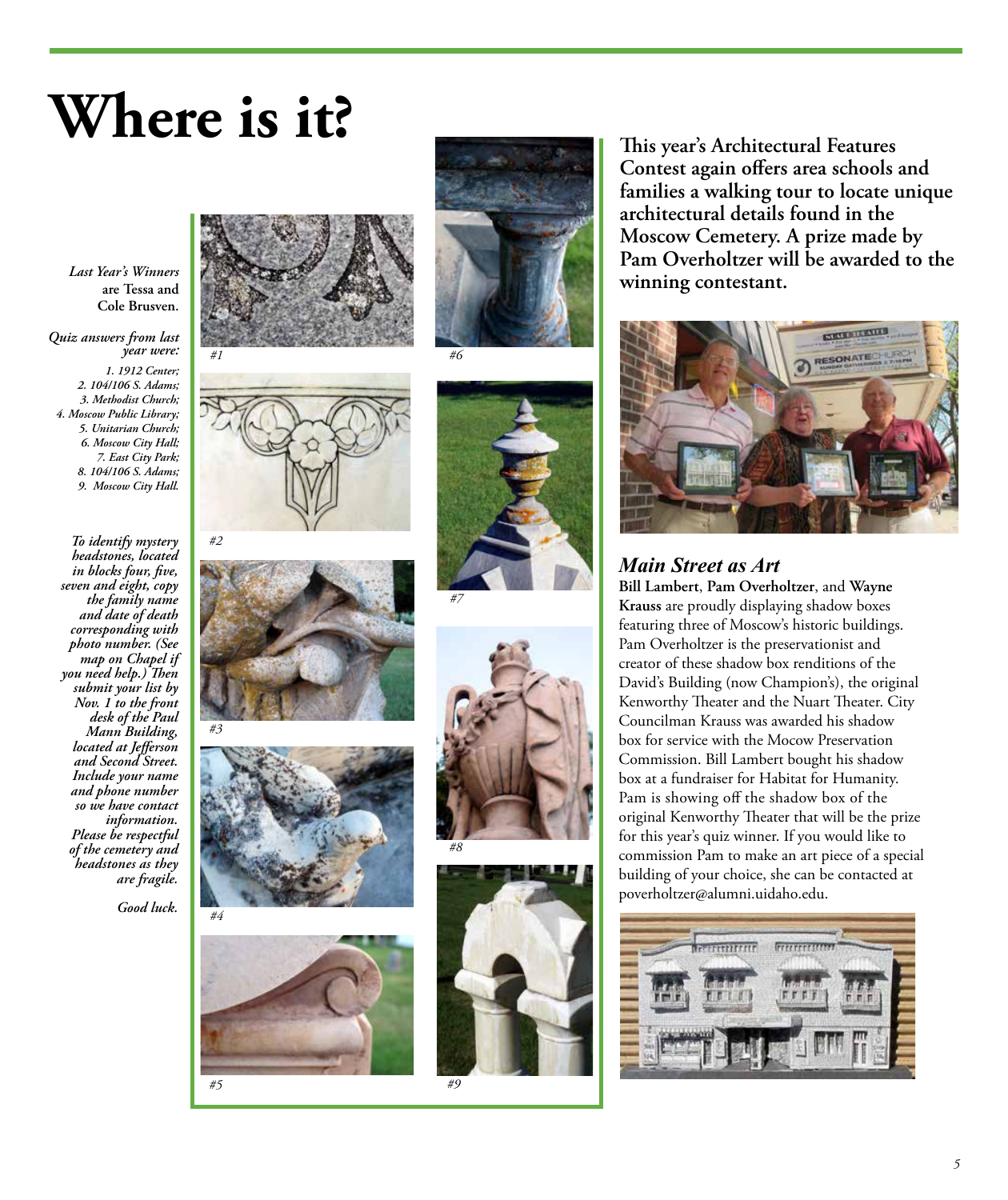#### *Latah County Historic Preservation Commission*

# **Renewal for Troy's Theater**

by Barbara Coyner

Whis hands dirty. The vice-chair of the Latah County<br>
Historic Preservation Commission (LCHPC) is<br>
restoring Troy's historic movie theater, and he lives in<br>
a historic storefront that once housed Virginia's Café. Rumor has his hands dirty. The vice-chair of the Latah County Historic Preservation Commission (LCHPC) is restoring Troy's historic movie theater, and he lives in Bing Crosby ate at Virginia's and even defended the proprietress from an obnoxious drunk on one memorable occasion.

Egolf is retiring after 19 years as an electrical engineering professor at the University of Idaho. That means a stepped-up effort to finish the



*Dave Egolf and Molly pose in their home, Troy's former Virginia Café.* 

theater, which he bought in 2000, envisioning it as a venue for area performers. "We hauled 17 pickup loads of junk out of here," he says of the initial cleanup. Since then, he's replaced paneling, painted the exterior, and done several infrastructure modifications. Soonest it could open is in 2014.

Both buildings are in the Troy Downtown National Historic District, established in 2010. The district includes 18 one- and two-story commercial buildings built between 1898 and 1953 in this town of 800 residents. The district is on the west side of Main Street (also State Highway 8), between Fourth and Sixth Avenues.

A Casper, Wyoming native, Egolf attended the University of Wyoming, sometimes partying at the remote Snowy Range Lodge. The 10,000-square-foot log building fell into neglect and faced demolition when David bought it for \$400. Restoration was grueling, taking 18 10-hour days and three workers just to complete the foundation work. Because the lodge was at 9,500-foot elevation often buried in 20-foot snowdrifts—the restoration took nine years. The place eventually became a venue for weddings and parties, and it remains on the National Register of Historic Places. While Egolf taught electrical engineering at the University of Wyoming, he also restored three other historic buildings in Laramie.

He credits his Army stint in Vietnam with giving him the courage to take on big projects. "I learned that

there is really nothing to jacking up buildings," he says. Given his accomplishments, Egolf seems just the right person to restore Troy's old movie house for the community's enjoyment.



*The exterior's new face already brightens Main Street. (Below) Troy Theater's progress gets a look from Latah County Historic Preservation Commissioners, from left, Sharon Harris, Bob Callison, Dorothy Anderson and Karen Owsley.* 

#### *Latah County Historic Preservation Commission members*

**Karen Owsley**, Chair, Moscow **David Egolf**, Vice-Chair, Troy **Haley Lengasher**, Secretary, Deary **Dorothy Anderson**, Troy **Bob Callison**, Kendrick **Barbara Coyner**, Princeton **Dan Crandall**, Moscow

**Roger Falen**, Genesee **Sharon Harris**, Kendrick

**Becky Kellom**, Bovill

**C. Elizabeth Lind,** University of Idaho Liaison, Moscow

**Mauri Knott**, Latah County Planning, Moscow

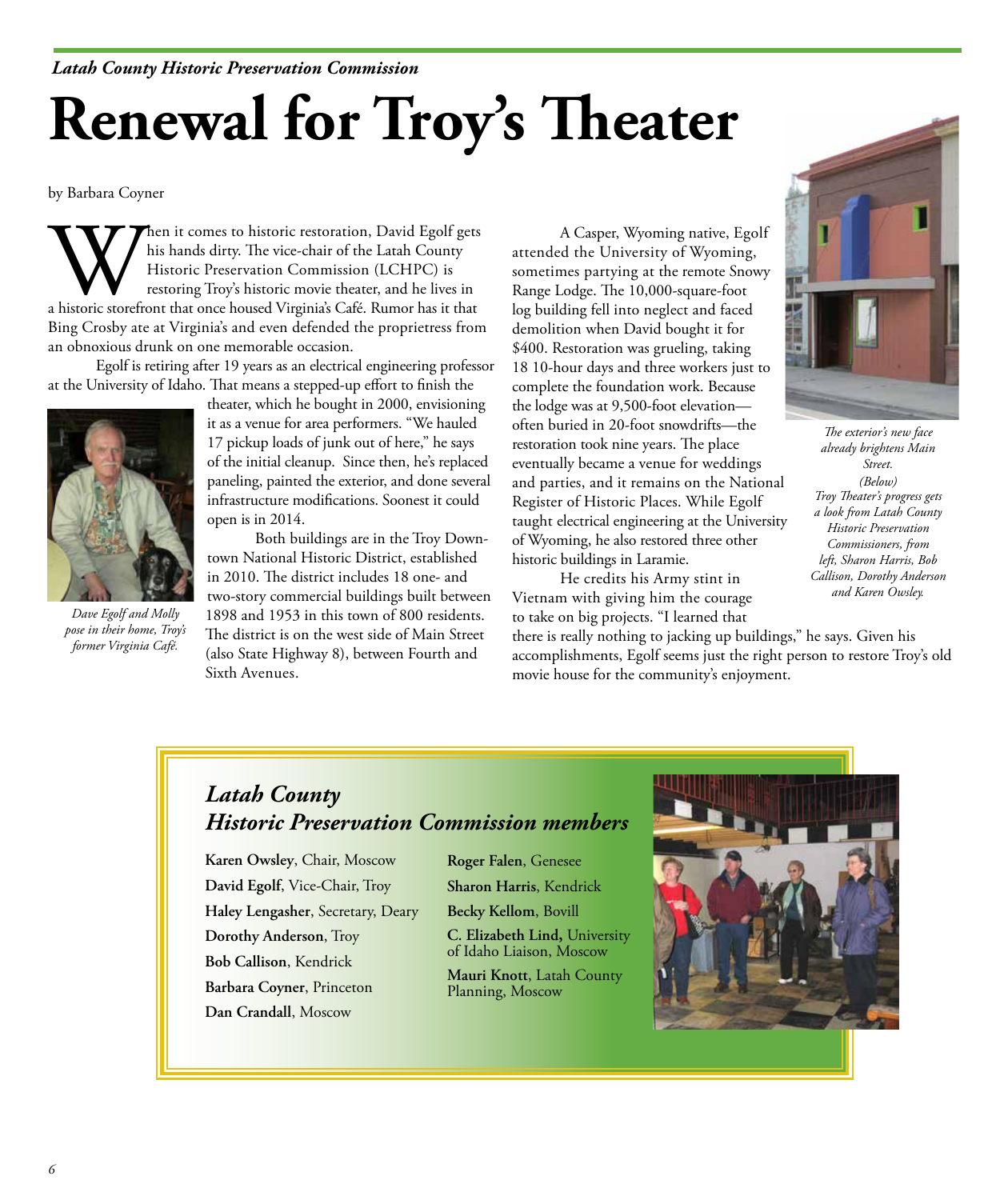## **Calendar of Events**

#### **Save the date: September 25 to 27**

*Idaho Heritage Conference Celebrating Idaho's Territorial Sesquicentennial "Building Our Story, Expanding Our Reach"*

 $V$ Thether you are a professional historian,  $\bm{\mathsf{V}}$  archeologist, teacher, student, community leader, museum volunteer, amateur preservationist, or simply a local history buff, we invite you to attend this threeday historical event aimed at remembering Idaho's past and shaping its future.

Hear speakers from across the state and country discuss preserving history, economic development, tourism and more. Attendees can select one of four field sessions and attend more than 30 courses and cultural events covering Idaho's history. The field sessions are:

**Archaeology of the Overseas Chinese: Hop Lee's Placer Claim**. Learn about early Idaho's mining and the Hop Lee Tong story and how it relates to Chinese immigration in the American West.

**State Archives and Storage Facility**. A guided tour of the Idaho State Archives and the Idaho State Historical Museum Storage Facility.

**Idaho 150 Sites**. Visit sites near Boise dating from the Territorial Era. Though most sites will be seen from the bus, one or two will include visits.

**Nampa Main Street**. A downtown district tour of Idaho's second-largest city with the opportunity to visit historical locations and learn about the Nampa Development Corporation.

Making connections between people, knowledge and powerful ideas will build our story of Idaho's diverse heritage and expand our reach together. To learn more or to register today please visit www. preservationidaho.org/heritageconference.

#### *Year-round*

*1886 McConnell Mansion, Moscow*, open Tues–Sat, 1 to 4 p.m. This architectural and historic landmark in the Fort Russell Historic District is at 110 S. Adams Street. Free tours available.

*Centennial Annex, Moscow*, open Tues–Sat, 9 a.m. to 5 p.m. at 327 E. Second Street. It's the best place for research on local history topics. See more about the Latah County Historical Society at www.latahcountyhistoricalsociety.org/.

#### *2013*

#### *July 28, 1 to 4 p.m., Moscow*

*Ice Cream Social* at McConnell Mansion includes historic clothing for children to model, music, displays and horse-drawn rides around the block. 2013 Orchid awards will be awarded during the activities.

#### *September 12–15, Moscow*

*Latah County Fair*: See historic photos at the Latah County Historical Society booth; sign up for membership.

#### *September 22, 2 to 4 p.m., Moscow*

Mary Reed's *tour of the oldest part of Moscow's cemetery*. Meet at the Sexton's Chapel.

#### *September 25–27, Boise*

*Idaho's Heritage Conference* at Idaho State Capitol. Registration begins June 1. Participating sponsors include Idaho State Historical Society, Idaho Archaeological Society, Idaho Heritage Trust, Idaho Humanities Council, and Preservation Idaho.

#### *October 6, Boise Heritage Homes Tour*. Go to www.preservationidaho.org/calendar.

#### *October 23, 7–9 p.m., Moscow, City Council Chambers*

"Do's And Don'ts For Treatment of Historic Buildings," an overview of how to update historic buildings for today's needs while keeping them historically accurate. Sponsored by Latah County Historical Commission and Lewiston Historic Preservation Commission.

#### *November 10, 11:30 to 2:30 p.m., Moscow*

Latah County Historical Society *Harvest Dinner* at Moscow Middle School, 1410 East D. Street. Call 882-1004 for ticket information or buy at the door.

#### *December 14, 1 to 4 p.m., Moscow*

*Victorian Christmas* at McConnell Mansion includes treats, crafts for children, caroling.

#### *2014*

#### *January 26, 1 to 4 p.m., Moscow*

Latah County Historical Society *annual meeting* and potluck lunch in the Great Room 1912 Center, 412 E. Third Street.